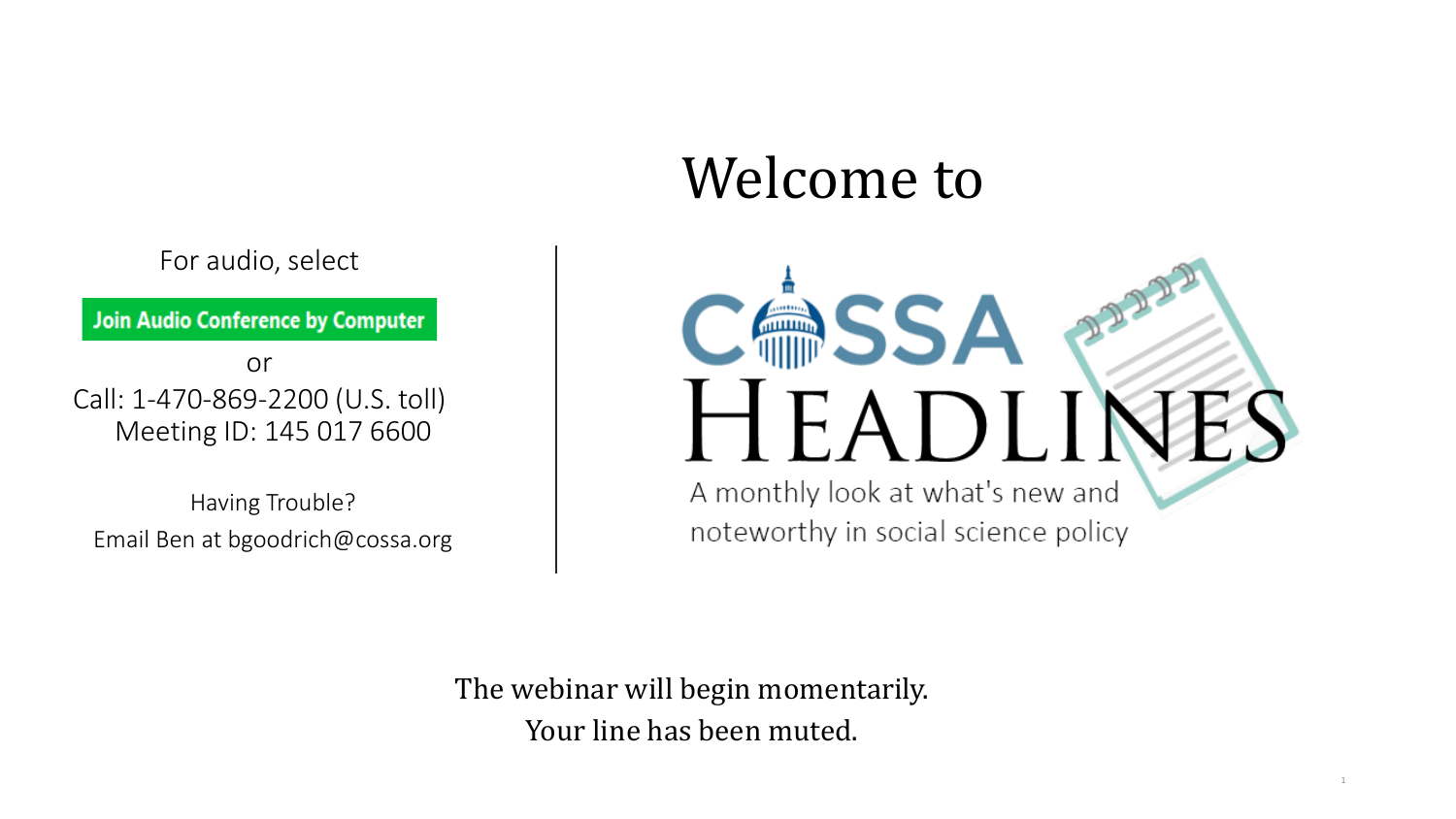

## ❑ This Month's HEADLINES

❑ This Month's DEEP DIVE: COVID-19 Relief for Researchers with Matt Owens and Bethany Johns

❑ This Month's HOMEWORK

Matt Owens Vice President for Federal Relations Association of American Universities (AAU)



Bethany Johns Director of Research Policy Association of Public and Land-grant Universities (APLU)

### **March 11, 2021**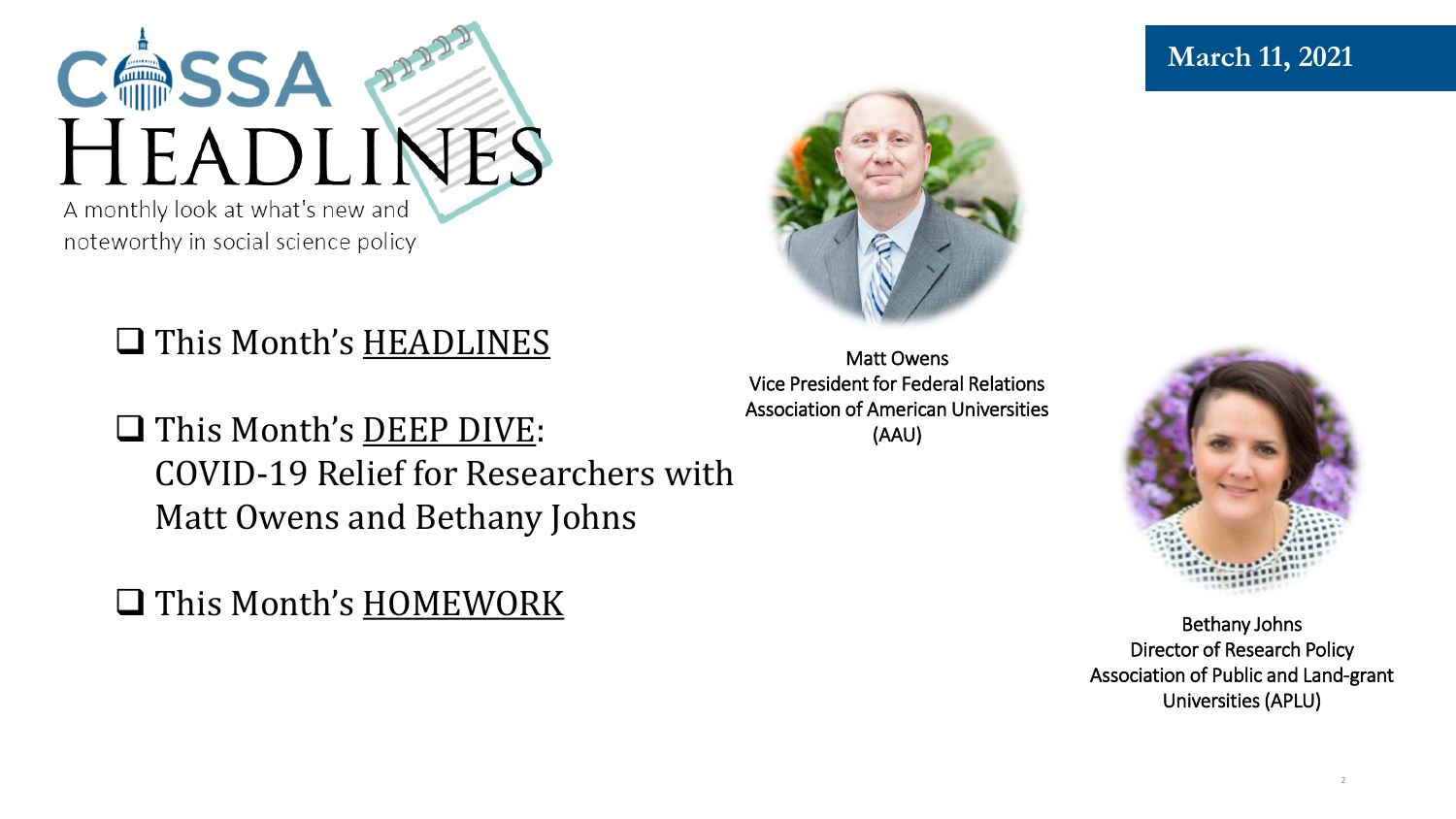## This Month's Headlines **Research COMMUNITY**

### **CONGRESS**

- Congress Passes Funding for NSF, Higher Ed, and IES in \$1.9 trillion COVID-19 Relief Bill
	- [More: https://www.congress.gov/bill/117th-congress/house](https://www.congress.gov/bill/117th-congress/house-bill/1319/)bill/1319/
- House Science Committee Organizes, Holds Hearings on COVID-19
	- More:<https://science.house.gov/>

### **EXECUTIVE BRANCH**

- NIH Issues RFI on Advancing DEI in Biomedical Research Workforce, Health Disparities Research
	- More:<https://www.nih.gov/ending-structural-racism/unite>
- NSF Releases New "Understanding the Rules of Life" Solicitation
	- [More: https://www.cossa.org/2021/02/16/nsf-releases-new](https://www.cossa.org/2021/02/16/nsf-releases-new-understanding-the-rules-of-life-solicitation/)understanding-the-rules-of-life-solicitation/

- National Academies Seeking Applications for 2021 Cohort of New Voices Initiative
	- More:<https://survey.alchemer.com/s3/6161817/a4ab29158f8c>
- Collaborative on Preventing Sexual Harassment in Higher Ed Launches Partner Network
	- More: https://www.nationalacademies.org/our-work/action[collaborative-on-preventing-sexual-harassment-in-higher-education](https://www.nationalacademies.org/our-work/action-collaborative-on-preventing-sexual-harassment-in-higher-education)
- New Guidance SEAN Guidance on Vaccine Confidence, Planning for Natural Disasters during COVID-19
	- [More: https://www.nationalacademies.org/our-work/societal-experts](https://www.nationalacademies.org/our-work/societal-experts-action-network)action-network

### **COSSA**

- Registration for Virtual Social Science Advocacy Day Opens
	- More:<https://www.cossa.org/event/2021-advocacy-day/>
- "Why Social Science?" Celebrates Anthropology Day
	- More: [www.whysocialscience.com](http://www.whysocialscience.com/)



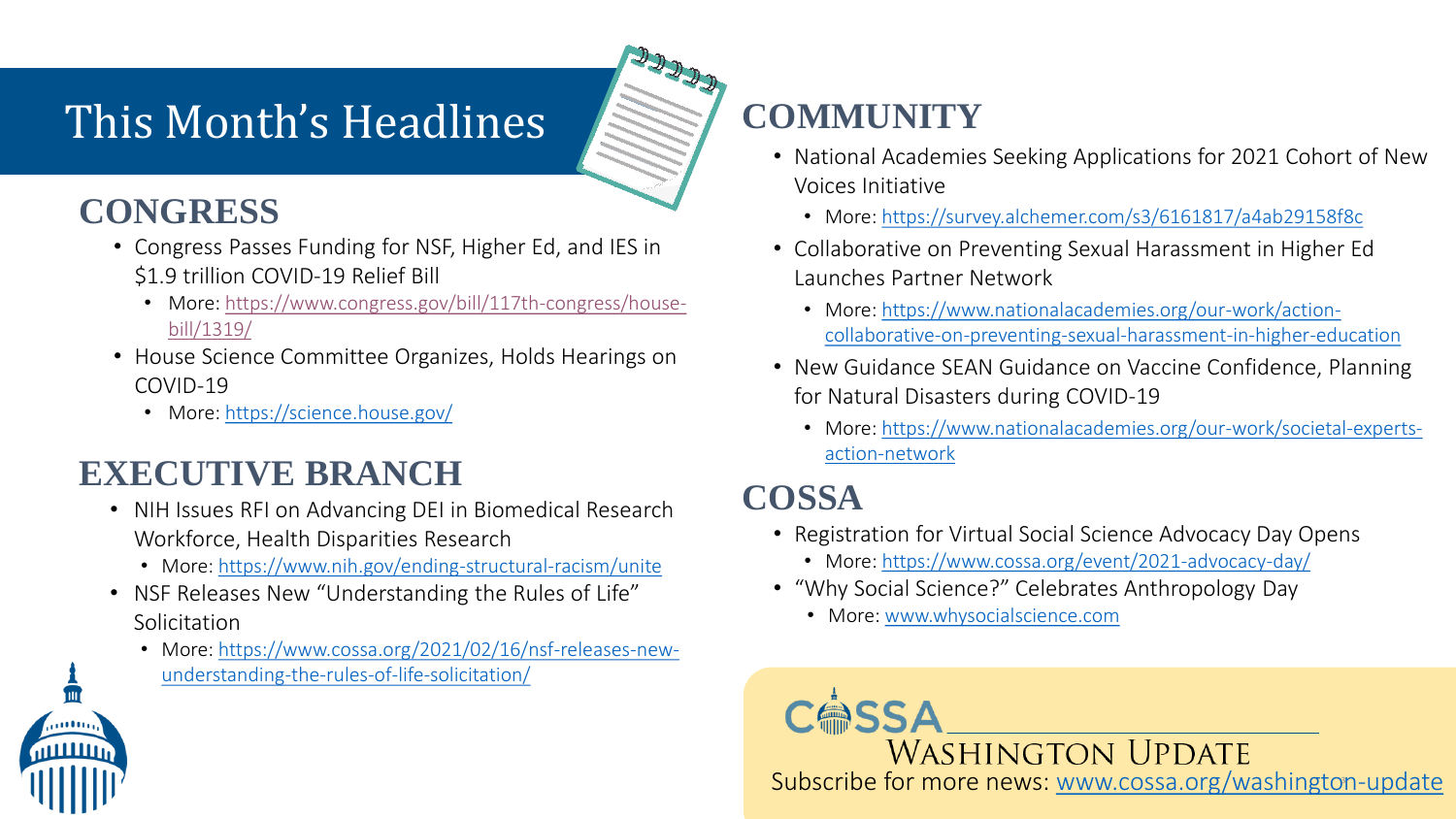

## COVID-19 Relief for Researchers



Matt Owens Vice President for Federal Relations Association of American Universities (AAU)



Bethany Johns Director of Research Policy Association of Public and Land-grant Universities (APLU)

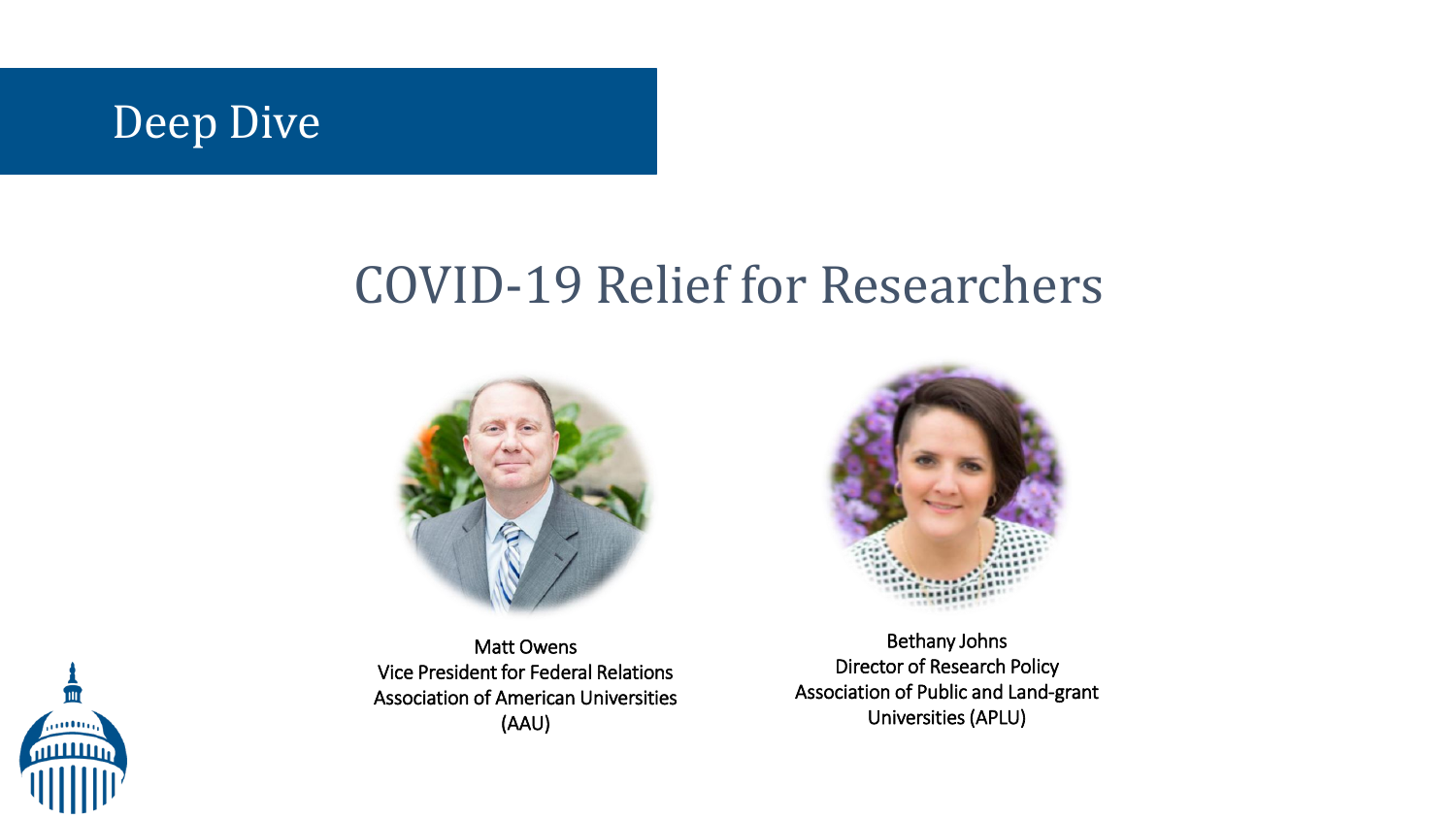

❑ Register for Social Science Advocacy Day – April 27, 2021 <https://www.cossa.org/event/2021-advocacy-day/>

 $\Box$  Respond to the NIH UNITE RFI, share your responses with COSSA – Respond by April 9 <https://grants.nih.gov/grants/guide/notice-files/NOT-OD-21-066.html>

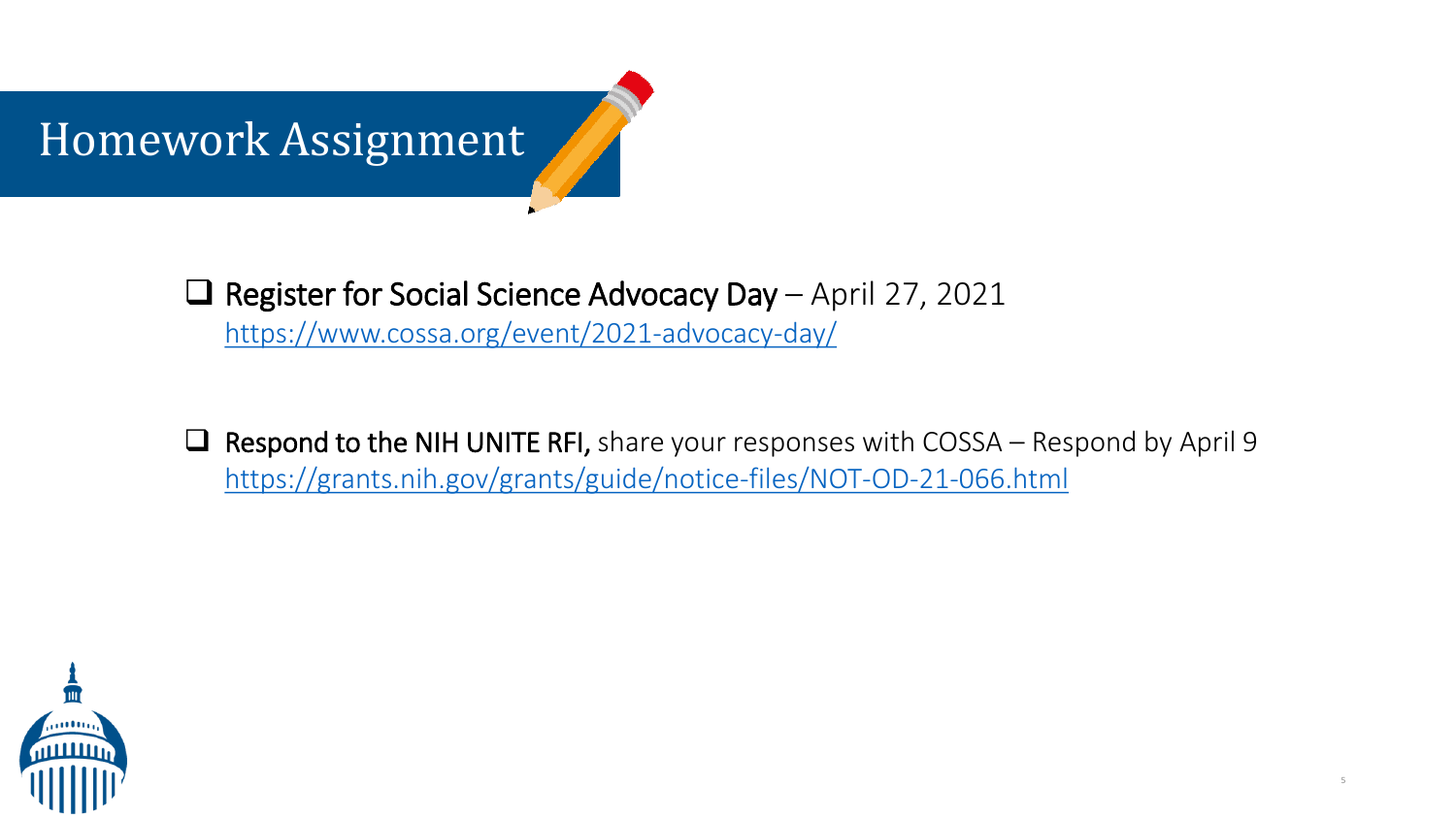



 $\Box$  Tune in each month – 2<sup>nd</sup> Thursday

- $\Box$  Tell your colleagues to sign up for COSSA Member Messages and Alerts— MEMBERS ONLY (*email Julia at [jmilton@cossa.org](mailto:jmilton@cossa.org)*)
- ❑ Encourage other organizations and universities to Join COSSA (*email Wendy at [wnaus@cossa.org](mailto:wnaus@cossa.org)*)

❑ Send us your ideas for DEEP DIVES (*email Ben at [bgoodrich@cossa.org](mailto:bgoodrich@cossa.org)*)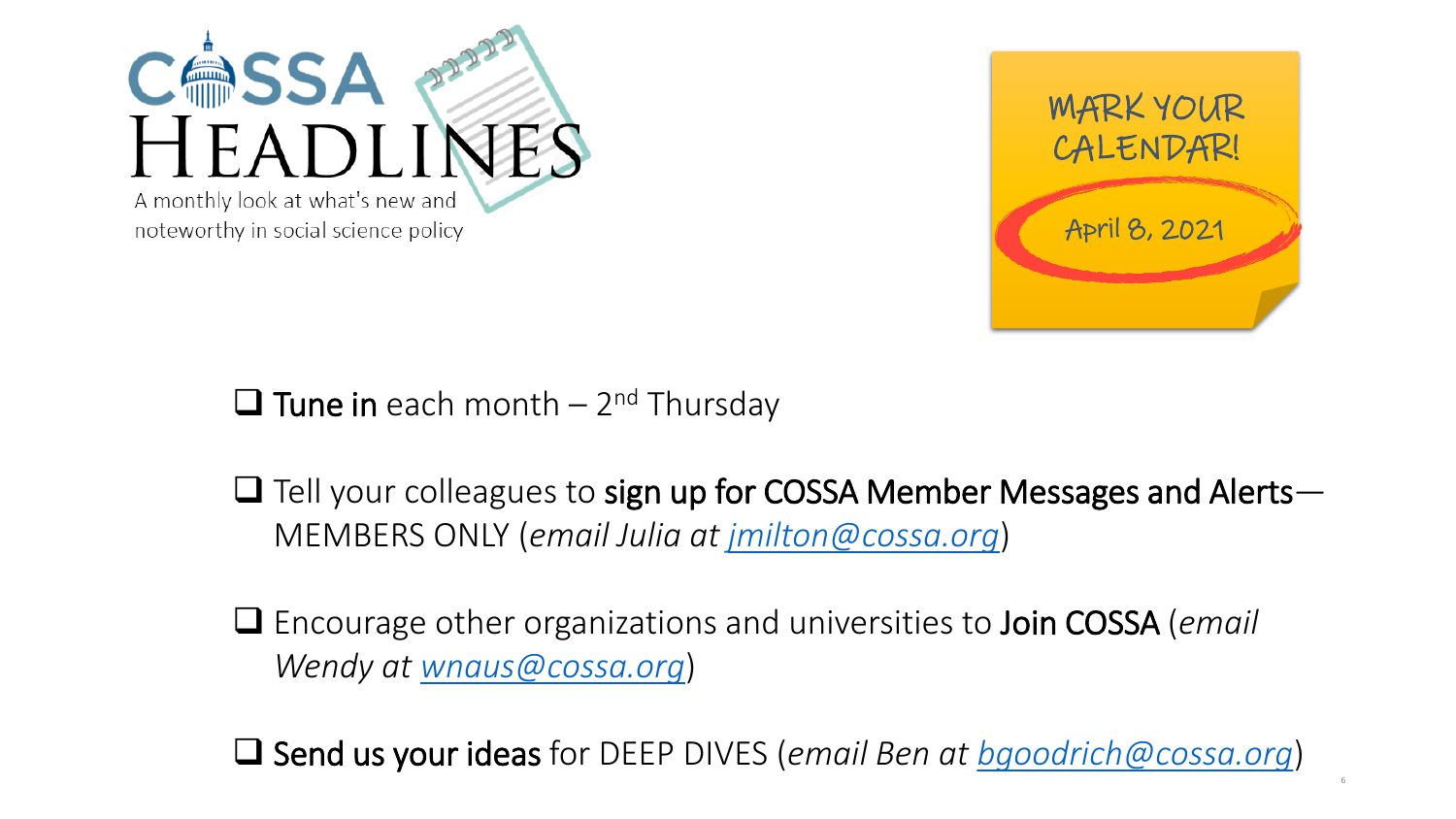# Recordings of Past Headlines Available @

[www.cossa.org/resources/headlines](http://www.cossa.org/resources/headlines)

### PAST DEEP DIVE TOPICS:

- February 2021: Biden's First Weeks
- January 2021: COVID-19 Vaccination Communication
- December 2020: 2021 Policy Landscape
- November 2020: 2020 Election
- October 2020: Election Polling
- September 2020: Tracking School Reopening Plans
- August 2020: The Psychology of COVID-19
- July 2020: The Societal Experts Action Network (SEAN)
- June 2020: A Conversation on Police Violence
- May 2020: A Conversation with an Epidemiologist
- April 2020: Communication Strategies in an Emerging Public Health Crisis
- March 2020: White House Office of Science and Technology Policy Updates